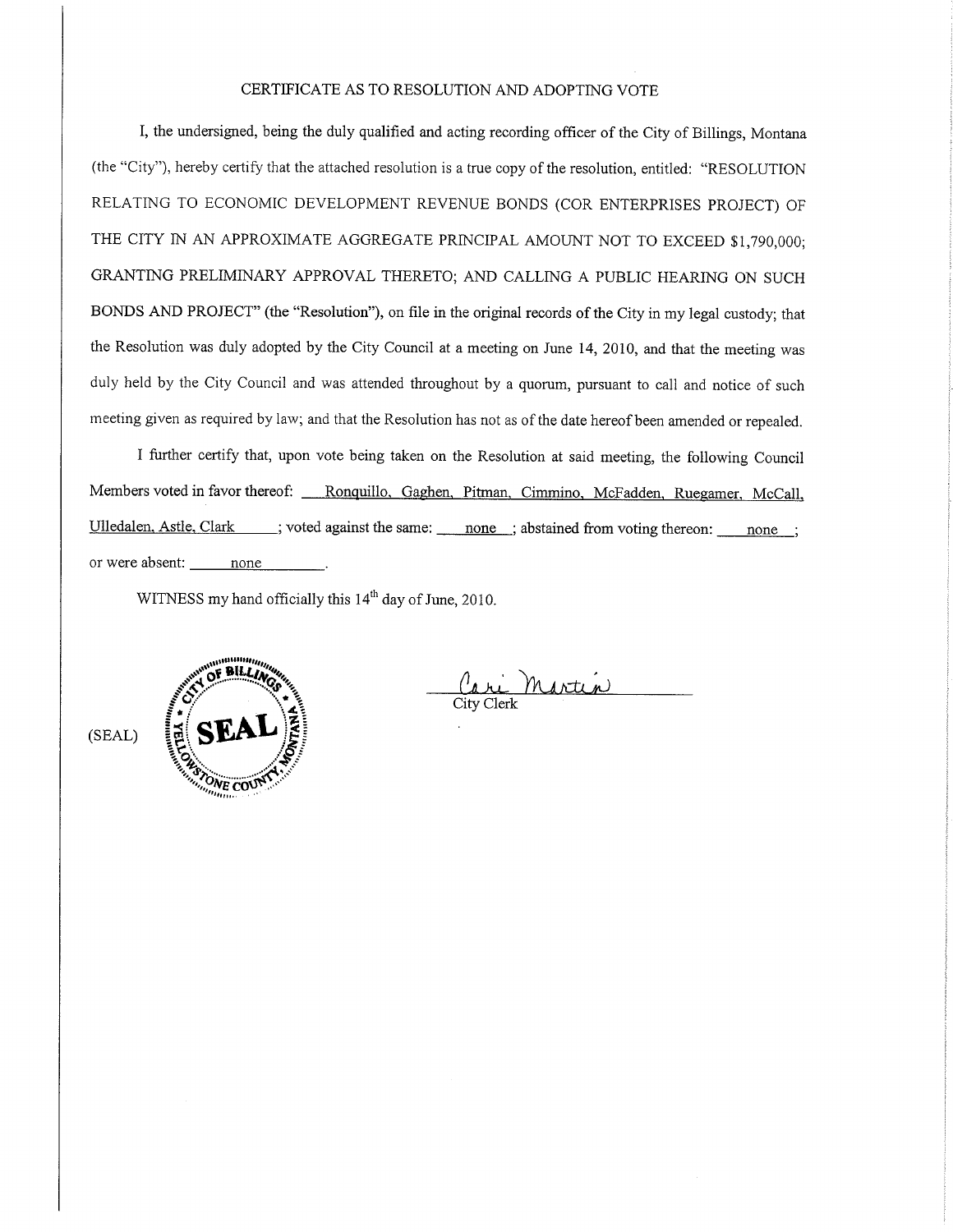### RESOLUTION NO. 10-18943

# RESOLUTION RELATING TO ECONOMIC DEVELOPMENT REVENUE BONDS (COR ENTERPRISES PROJECT) OF THE CITY IN AN APPROXIMATE AGGREGATE PRINCIPAL AMOUNT NOT TO EXCEED \$1,790,000; GRANTING PRELIMINARY APPROVAL THERETO; AND CALLING A PUBLIC HEARING ON SUCH BONDS AND PROJECT

BE IT RESOLVED by the City Council (the "Council") of City of Billings, Montana (the "City"), as follows:

## Section 1. Recitals.

1.01 . The City is authorized by Title 90, Chapter 5, Part 1, as amended, Montana Code Annotated (the "Act"), to issue and sell revenue bonds for the purpose of defraying the cost of acquiring or improving any project, defined to include any iand, any building or other improvement and any other real or personal properties deemed necessary in connection therein, which shall be suitable for use for commercial, manufacturing, agricultural or industrial enterprises; recreation or tourist facilities; local, state and federal governmental facilities; multifamily housing, hospitals, long-term care facilities or medical facilities; higher education facilities; electric energy generation facilities; family services provider facilities; and any combination of these projects; and to lease such projects, or to loan the proceeds of such bonds, to others upon such terms and conditions as the City may deem advisable. A family services provider means an organization, including a nonprofit corporation, that provides human services for children and adults, including but not limited to early care services for children, youth services, health seryices, social services, habilitative services, rehabilitative services, preventive care, and supportive services, and training, educational, and referral activities in support of human services.

1.02. Community Option Resource Enterprises, Inc. (COR Enterprises), a Montana nonprofit corporation (the "Borrower"), which is a nonprofìt, social services agency that provides vocational and supported living services to adults with disabilities, has proposed that the City, pursuant to the Act, issue its economic development revenue bonds or notes in an approximate aggregate principal amount not to exceed \$ 1,790,000 (the "Bonds"), the proceeds of which will be loaned by the City to the Borrower to finance a portion of the costs of desigring and constructing a new facility to be owned by the Borrower that will be used for its tax-exempt purpose, such facility to include office space, production areas and treatment areas, as well as related improvements (the "Project"), and to pay certain costs associated with the sale of the Bonds and any other eligible costs. The Project will be owned and operated by the Borrower and will be located at Lots 6, 7 and 8 of Woodland Commerce Park Subdivision on Lampman Drive in Billings, Montana. As compared to its existing facility, the Project will provide COR Enterprises with a safer and more accessible facility for persons with disabiiities and will provide increased capacity to serve persons with disabilities.

<sup>1</sup>.03 . Under the provisions of the Act, the Bonds are special, limited obligations of the City and shall not constitute or give rise to a pecuniary liability of the City or a charge against its general credit or taxing powers.

Section 2. Preliminary Findings. Based on representations made by the Borrower, the Council hereby makes preliminary findings, determinations and declarations, subject to final findings, determinations and declarations following the public hearing provided for in Section 4, as follows:

(a) The Project, as proposed, will be eligible for frnancing under the Act and the City is authorized to issue revenue bonds to defray the costs of making a loan to the Borrower, the proceeds of which will be used to finance a portion or all of the costs of acquiring, constructing, equipping and improving the Project and paying the costs and expenses incident to the issuance and sale of the Bonds, including any security for the Bonds, and to enter into a Loan Agreement with the Borrower requiring loan repayments from the Borrower in amounts sufficient to repay the loan when due and requiring the Borrower to pay all costs of maintaining and insuring the Project, inciuding taxes thereon.

(b) First Interstate Bank, of Billings, Montana, has agreed to purchase the Bonds.

(c) The loan repayments to be made by the Borrower under the Loan Agreement, shall be established at a level and payable in installments at times sufficient to pay all principal of, premium, if any, and interest on the Bonds when due.

(d) The loan shall be secured by an indenture of trust on the Project and such other security as the purchaser and the Borrower shall agree.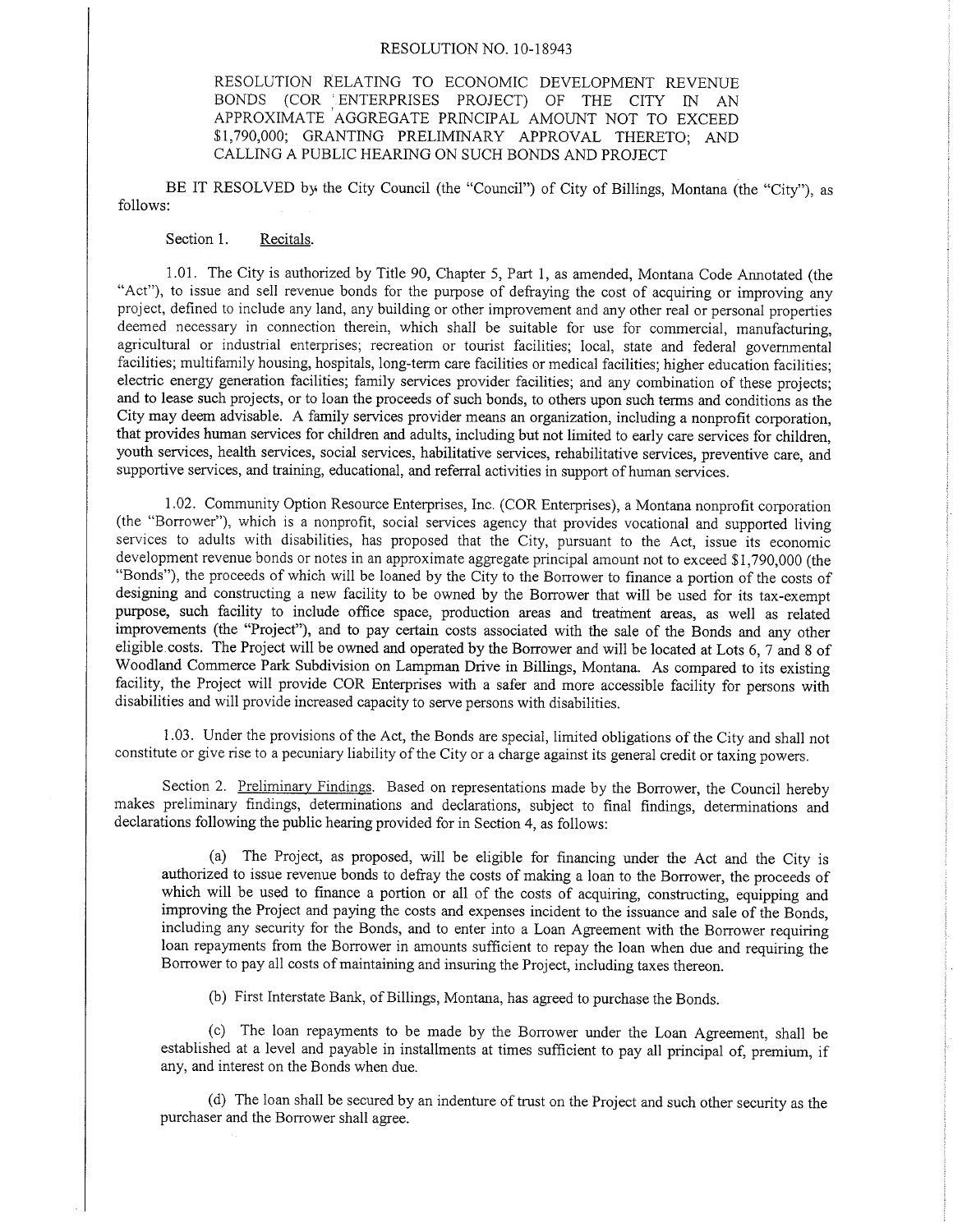(e) In preliminanly authorizing the acquisition, construction, fumishing, equipping and improvement of the Project and the issuance of the Bonds, the City's purpose is to promote the general welfare of the City, to provide employment and educational opportunities for its residents, to encourage energy efficiencies in the new construction of facilities, to aid in economic development and to further the purposes and policies of the Act.

(f) The undertaking of the Project and the issuance of the Bonds to finance all or a portion of the costs thereof is in the public interest.

Section 3. Preliminary Approval. This Council hereby gives preliminary approval to the Project and the issuance of the Bonds in an approximate aggregate principal amount not to exceed \$1,790,000 to finance all portion of the costs thereof, subject to final approval following the public hearing provided for in Section 4, and subject to compliance by the Project with applicable local, state and federal rules, regulations and ordinances, and the Borrower obtaining all necessary local, state and federal permits, licenses and approvals, if any, for the Project, and subject to final approval by the Council that the financing of the Project is in the best interest of the City.

Section 4. Public Hearing. Section 90-5-104 of the Act and Section 147(f) of the Internal Revenue Code of 1986, as amended (the "Code"), require that, prior to the issuance of the Bonds a public hearing duly noticed shall be held by the City on the proposed Project. Pursuant to such authority, a public hearing is hereby called and shall be held on July 12, 2010 at 6:30 p.m. in the Council Chambers on the second floor of thè police Facility, 220 N. 27th Street, Billings, Montana, on the proposed Project and the issuance of Bonds to finance the costs thereof. The notice shall be published at least once a week for 3 consecutive weeks in the Billings Times, the official newspaper of the City and published in Yellowstone County, Montana, in substantially the form set forth as Exhibit A hereto.

Section 5. Costs. The Borrower will pay, or upon demand reimburse the City for payment of, any and all costs incurred by the City in connection with the Project, whether or not the Project is carried to compietion and whether or not the Bonds are issued.

Section 6. Commitment Conditional. The adoption of this resolution does not constitute a guarantee or a firm commitment that the City will issue the Bonds as requested by the Borrower. If, based on comments received at the public hearing to be held pursuant to this resolution, or other information made available to or obtained by the City during its review of the application and the Project, it appears that the Project or the issuance of Bonds to fìnance the costs thereof is not in the public interest or consistent with the purposes of the Act, or that the Borrower is unable to obtain the necessary approvals referred to in Section 3, the City reserves the right not to give final approval to the issuance of the Bonds. The City aiso retains the right, in its sole discretion, to withdraw from participation and accordingly not issue the Bonds should the Council, at any time prior to the issuance thereof, determine that it is in the best interests of the City not to issue the Bonds or should the parties to the transaction be unable to reach agreement as to the terms and conditions of any of the documents for the transaction.

Adopted this 14<sup>th</sup> day of June, 2010.

munann OF BILL  $\frac{\partial N_E}{\partial m}$  count Attest:  $\int_{\mathbf{A}}^{\mathbf{I}}$ 

Cari Martin, City Clerk

CITY OF BILLINGS

Thomas W. Hanel. Mavor